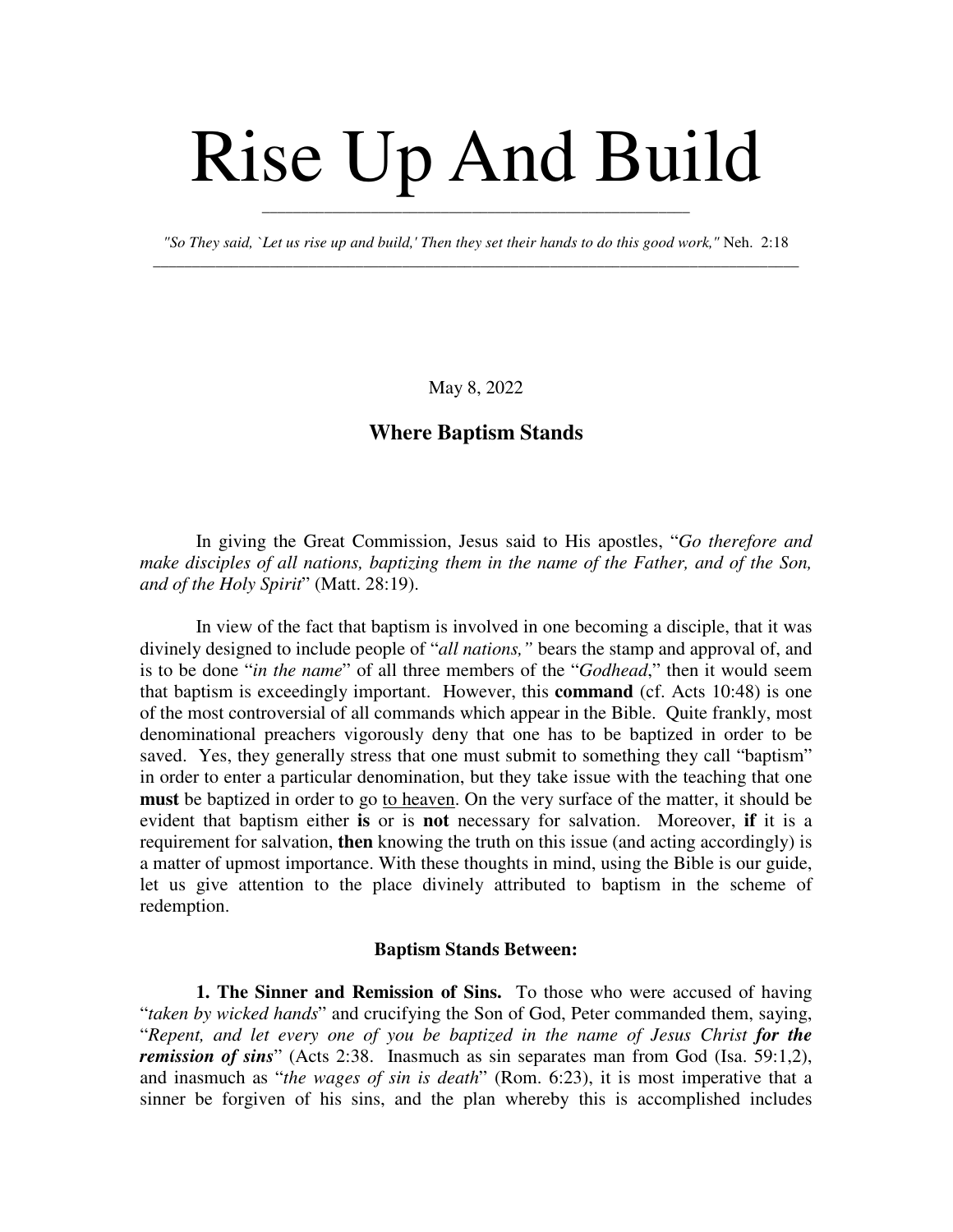baptism.

**2. The Sinner and the Death of Jesus Christ**. To the saints at Rome the apostle Paul asked, "*do you not know that as many of us as were baptized into Christ Jesus were baptized into His death*" (Rom. 6:3)? Yes, they were *"baptized into His death*," meaning that in baptism they received the benefits of His death. However, it was in His death that Jesus' blood was shed (John 19:34), and we "*have redemption through His blood*" (Eph. 1:7). Also it is stated in Romans 5:10 that "*we were reconciled to God through the death of His Son*…" So we ask the question, **if** we are *"baptized into His death,*" and **if** it is in His death that we obtain redemption and reconciliation, **then** what does this imply as to the importance of the process (baptism) wherein we contact Christ's death?

**3. The Sinner and Entering into Jesus Christ**. "*For as many of you as were baptized into Christ have put on Christ*" (Gal. 3:27). In order to be *"in Christ*" one has to **enter** "*into Christ*," and the means by which this is accomplished is through baptism. But **why** is it important to be "*in Christ?"* Because "**in** Christ" are "*all spiritual blessings*" (Eph. 1:3), "*in Christ*" is "*redemption*" (Eph. 1:7*), "in Christ" is "*forgiveness of sins" (Col. 1:14), and "*in Christ*" is *"salvation*" (2 Tim. 2:10. **If** all of these benefits are enjoyed "*in Christ*," **then** none of these benefits are enjoyed out of Christ!

**4. The Sinner and the Body of Christ.** "*For by one Spirit we were all baptized into one body — whether Jews or Greeks, whether slaves of free — and have all been made to drink into one Spirit*" (I Cor. 12:13). Yes, "*by one Spirit*" (i.e. by, or according to the instructions of the "*one Spirit*") we are *"baptized into one body*," However, the Lord's *"church...is His bod*y" (Eph. 1:22,23), and in the *"one body*" both Jews and Gentiles are reconciled unto God (Eph. 2:16). It is interesting to note that the same act of obedience (baptism) whereby one enters *"into Christ"* is that which grants a person entrance into the "*one body*." However, **if** reconciliation is in the *"one body*," or church (Eph. 2:16), and **if** the one body or church, was purchased with the blood of Christ (Acts 20:28), **then** what, we ask, is the spiritual state and fate of the person who has not been "*baptized into*" the one body?

**5. The Sinner and Newness of Life.** "*Therefore we were buried with Him through baptism into death, that just as Christ was raised from the dead by the glory of the Father, even so we also should walk in newness of life*" (Rom. 6:4). In actuality, in Rom. 6:3-5 the apostle, by inspiration, set forth a comparison and showed the likeness between what happened to Jesus Christ and what happens when one becomes a Christian. Jesus was put to death on the cross; He was buried, and He rose again in fulness of life. By the same token, the sinner who is "*dead in trespasses and sins*" (Eph. 2:1) is buried in the watery grave of baptism, and from which he is raised to walk in "*newness of life*." Baptism is the point when one becomes spiritually alive. And **if** one must be spiritually alive to go to heaven, **then** he must baptized!

**6. The Sinner and Salvation**. It was Jesus Who said "*He who believes and is baptized shall be saved*…" (Mark 16:16). Based on this verse, we ask "who is the *"he*" that "*shall be saved*?" Jesus said *"he who believes and is baptized shall be saved*." However, strangely enough, many modern denominational preachers say "baptism does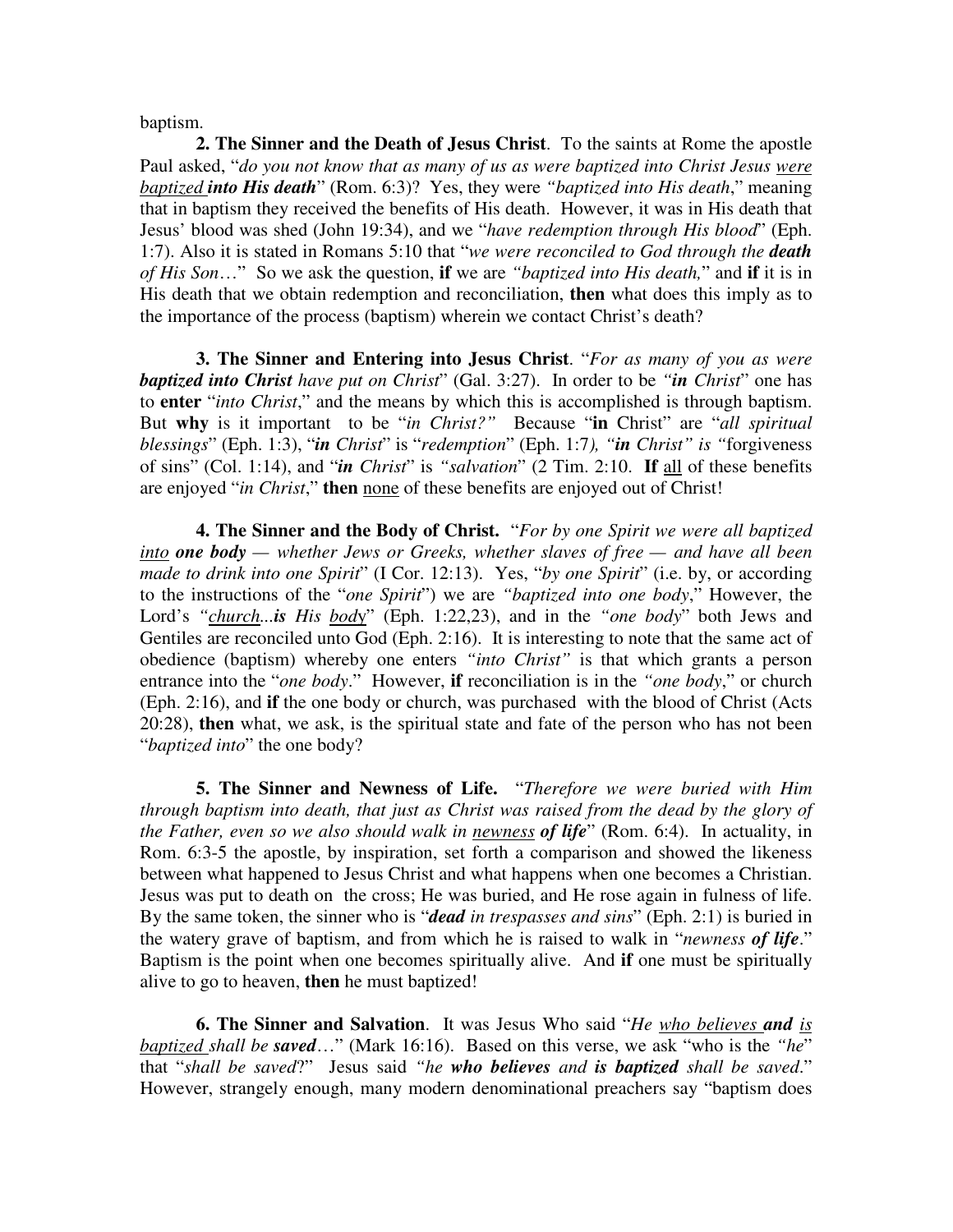not save and has nothing to do with salvation!" This, they affirm, even though Jesus placed baptism between the sinner and salvation, and even though the apostle Peter said "*the like figure whereunto even baptism doth also now save us*" (I Peter 3:21)!

#### **Conclusion:**

More, much more, could be stated concerning "where baptism stands," but surely enough already has been said which clearly sets forth the importance of scriptural baptism in the plan of salvation. In view of these Bible truths, why would any person argue against the necessity of baptism, or offer excuses for not been scripturally baptized?

\*\*\* -Bobby Witherington

#### **What Baptism Cannot Do:**

The book of Acts is an inspired history of the apostles heeding the Lord's instructions to *"go into all the world and preach the gospel to every creature"* (Mark 16:15; Luke 24:47; Acts 1:8). Multitudes were converted as a result of their preaching and in the book of Acts we read of numerous cases of conversion in which the Holy Spirit saw fit to record and preserve for our benefit. Of great significance is the fact that **every** example of conversion wherein is recorded (at least, in part) what sinners did in order to be saved, we read of the people being baptized. There are no exceptions. Yes, baptism must be very important. However, there are some thing baptism cannot do. For example, baptism cannot:

**1. Change the Heart**. Speaking to the apostles and elders at Jerusalem, and with reference to the conversion of the Gentiles, Peter said God "*made no distinction between us* (Jews) *and them* (Gentiles), *purifying their hearts by faith"* (Acts 15:9.

**2. Change the Conduct**. This change is brought about by repentance, which is produced by "*godly sorrow*" (2 Cor. 7:10),and which has been defined as "a change of mind with reference to sin that produces a change of conduct." It is therefore not surprising that John, seeing certain *"Pharisees and Sadducees coming to his baptism*" commanded them to "*bring fruits worthy of repentance*" Matt. 3:8), and that the apostle Paul said that God "*now commands all men everywhere to repent,"* (Acts 17:30), meaning that the need to repent is as universal as is the existence of sin. And the Bible plainly declares that "*all have sinned and fall short of the glory of God*" (Rom. 3:23).

**3. Remove temptation from our path**. James, writing to "*brethren*," said "each one is tempted when he is drawn away by his own desires and enticed" (Jas. 1:14). One's "*own desires*" (or "*lusts*, KJV) are what causes one to be tempted.

**4. Prevent Future Sin**. Simon the sorcerer heard Philip preach; he "*believed and...was baptized,*" but later reached the point in which Peter described him as "*poisoned by bitterness and bound by iniquity*" (Acts 8:13,23).